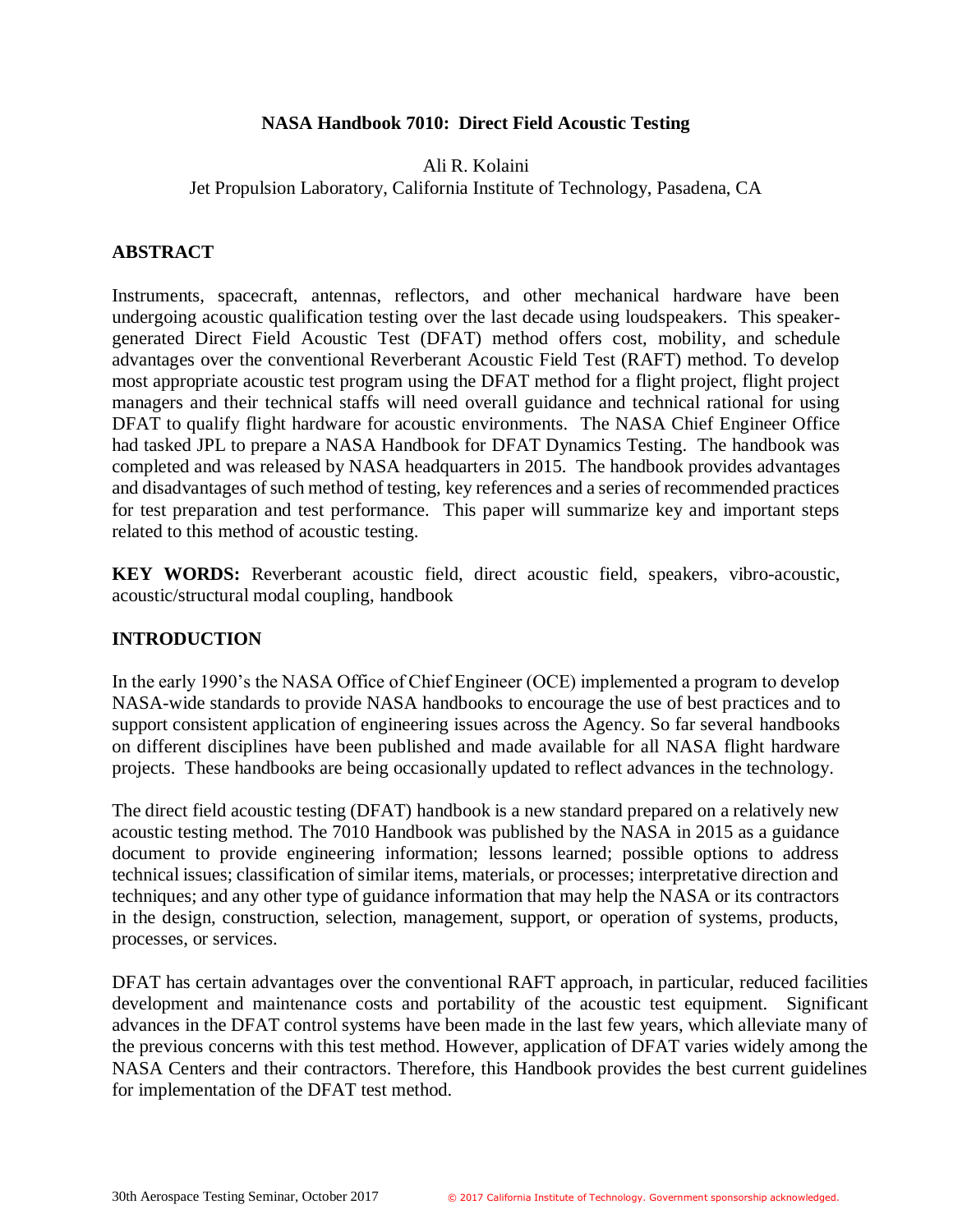The structural responses induced by direct field testing often differ significantly from those induced by diffuse field testing, usually at specific frequencies or a range of frequencies. One of the parameters that strongly influence structural responses is the acoustic standing wave coupling with the structural modes. Many references are provided in the handbook and a few are cited here $^{1-3}$ .

Many of the earlier DFAT tests perform on qualifying flight hardware for acoustic launch environments used the single input single output (SISO) control system to control the sound pressures within the DFAT set volume. This method of controlling the acoustic field is discussed in some detail by Larkin and Goldstein<sup>4</sup>. However, a series of development tests performed at JPL indicated significant differences in the acoustic fields generated by the loudspeakers and reverberant acoustic fields<sup>3</sup> using SISO control system. The recent development and the application of multi input and multi output (MIMO) acoustic control applied to DFAT testing provide much improved methodology over the SISO control system.<sup>5-7</sup> Even though, the MIMO control system helps to reduce the interference patterns, therefore, non-uniformity of sound pressure within the testing volume, the existence of the acoustic standing waves and their impacts on the structural responses should be evaluated prior to qualification of flight hardware.

The purpose of this Handbook is to provide information and guidelines on the applicability and use of DFAT testing. This Handbook is intended to provide an approach which may be consistently followed by those who choose to use this method for qualifying flight hardware for acoustic environments. The Handbook describes the following:

- **a.** DFAT testing background.
- **b.** Configuration.
- **c.** Instrumentation, test control, and data acquisition and reduction.
- **d.** Theoretical considerations for designing a DFAT test setup.
- **e.** Examples discussing the pros and cons of this method of testing.

The information provided in the handbook is intended to guide engineers and engineering managers in making more informed decisions in the planning and execution of DFAT test activities. Additionally, the fundamental basis is provided for the development of procedures to facilitate execution of the DFAT testing process based on standards and recommendations developed in the past decade.

#### **DFAT SOUND GENERATION EQUIPMENT**

The specific equipment to be used for each test is determined by the dimensions of the test article, shape and level of the target acoustic specifications, facility layout, and any unique aspects of the test. For example, limited footprint availability, overhead obstructions, other test equipment present, and workflow traffic patterns need to be taken into consideration when planning a test. A DFAT system can be customized to address most requirements**.** Section 5 of the handbook discusses sound generation sources such as loudspeakers, woofers, and horns. The basic system components consist of a set of commercial speakers, stereo power amplifiers, and a control system (for more details refer to Larkin and Goldstein<sup>4</sup>). This section of the handbook provides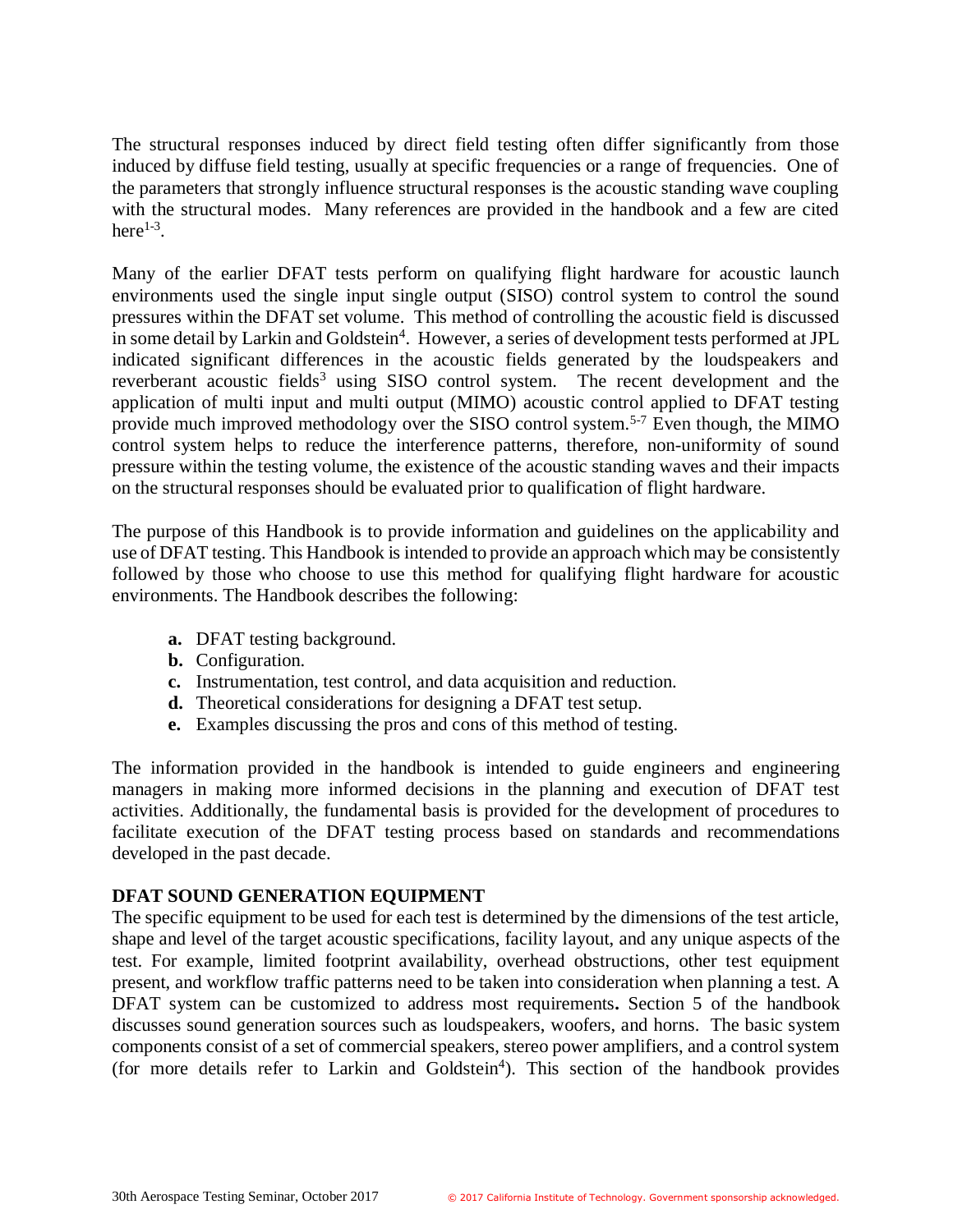information for the users to make themselves familiarize with the type of equipment and control system that are required to generate sound pressure levels using DFAT.

### **INSTRUMENTATION, DATA PROCESSING, AND CONTROL SYSTEMS**

The instrumentation, data processing and control systems used for DFAT testing are very important portion of this method. In general, free-field omni-directional type microphones are used for sound pressure measurements. Microphones should be selected, positioned, and oriented with protection of the test article in mind and to meet the intended acoustic requirement. In all cases, instrumentation should be selected with the proper sensitivity and frequency response range required for the test. To do this, the background noise and maximum test SPL should be known and the corresponding transducer output should be matched to the selected signal conditioner.

The sound pressures are stored as time histories and processed in real time into the frequency domain. In addition, the data is stored as PSDs and/or n<sup>th</sup> octave SPLs. The time history data can be reprocessed using different averaging, windowing, blocking, etc. to see the effect on the resulting spectrum. It is recommended that the data from at least one microphone be acquired by an independent system for verification purposes. Control for the direct field environment can be provided by most typical acoustic control schemes. Narrowband and constant bandwidth, closedloop, digital controllers are preferred. An adequate number of control microphones are to be positioned circumferentially around the test article at elevations obtained using analytical predictions. They should be placed no closer than 0.6 m (2 ft) from the test article surface and no closer than 0.9m (3 ft) from the speakers. It is also recommended that an additional reference microphone and a microphone array also be used to further characterize and document the sound field. These microphones can be moved around during the pre-test checkout to help fully characterize the sound field and to re-position control microphones and increase the number, if needed, to better control the acoustic field. The goal is to understand the variations within the sound field and to tune for optimum uniformity by minimizing the constructive and destructive interference of sound waves within the testing volume. Details of the SISO and MIMO control systems are discussed in Section 6 of the handbook.

# **TEST SETUP AND CHECKOUT PROCEDURES**

Various arrangements of speaker cabinets can be used depending on the desired results. A basic configuration for exposing a generic test article on all sides to a specified acoustic environment is to place the test article on a stand, or suspend it from an overhead cable, at least 3 ft above the floor and surround it with stacks of loudspeakers. Control microphones are to be placed at least 2 ft away from the surface of the test article and at least 3 ft away from the front face of the loudspeakers. This is to minimize the influence of test article surface effects and near-field effects from individual loudspeaker units on the control microphone measurements. Outer limits on the distance of loudspeakers from the test article are determined analytically. More details on equipment layout, power required for speakers and data acquisition system, microphone calibration, mass mock up setup, flight hardware test startup, low-level sound field with flight hardware, test duration segmentation are provided in Section 7 of the handbook.

### **GUIDELINES FOR DFAT TESTING**

It has been shown, even with the advancement of the control systems, using DFAT for acoustic qualification testing, the pressure field and measured structural responses can differ significantly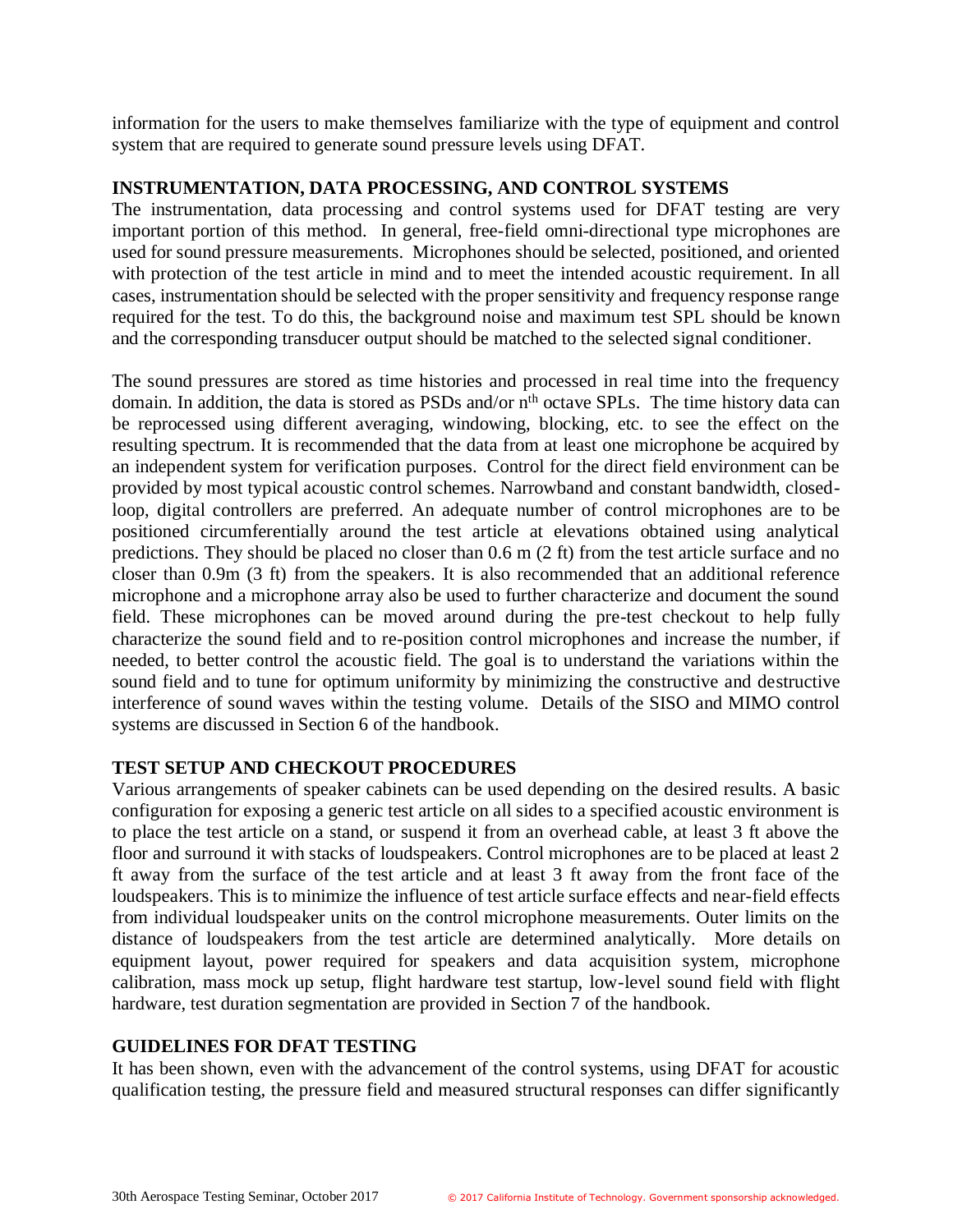from an RAFT test, even if the control microphones are kept within the test tolerances specified. Because of the non-uniformity that may exist in the acoustic field generated by DFAT testing, care is to be taken when performing this type of test to have sufficient instrumentation on the test article to prevent exceeding hardware capability as the test level is increased and have an adequate number of microphones in place during the test to monitor the pressure field generated near critical items. It should also be noted that variability in the acoustic field generated by a DFAT test may result in under-testing as well as over-testing in specific frequency bands, and all efforts are to be made to map the acoustic field relative to acoustically sensitive hardware to ensure that an adequate test can be achieved and the intended requirements can be met.

The following guidelines are recommended for DFAT to address some of these technical issues:

- **a.** Pre-test Preparation
	- (1) Before exposing the flight hardware to DFAT-generated acoustic field, model the acoustic field with and without the hardware using analytical and numerical tools discussed in the Handbook. The modeling results may provide useful knowledge about the acoustic standing waves and interference patterns within the testing volume. The pre-test analysis may also help optimize the location of the loudspeakers and control microphones to produce the most optimal acoustic field applicable to a specific spacecraft or other test article and will help identify empty DFAT volume fundamental acoustic modes below a few hundred Hz. The results also provide structural modes of the test article at low frequencies that may be susceptible to the acoustic standing pressure excitation. This exercise may also help orient/position the test article in the DFAT volume to minimize acoustic modal coupling impact.
	- (2) Use the results from step (a. (1)) to design DFAT with locations of the speakers and the hardware to come up with an optimal configuration to help lower the impact of the acoustic standing and interference wave patterns. The minimum space between speakers and the test specimen is to be no less than 1.5m (5 ft).
	- (3) The modeling efforts in step (a. (1)) may help to identify the locations and number of microphones to be used in the test setup that yields the optimal acoustic field within the testing volume. A minimum of 16 control microphones spread throughout the testing volume and in critical locations are to be used to control the SPLs and these ARE NOT to be used to tailor a specified requirement (i.e., acoustic pressure limiting is not recommended). An additional eight microphones are recommended to be used for the verification of the sound field. The recommended fixed locations for these verification microphones are to be equally spaced around the circumference of a circle 0.6m (2 ft) radially from and mid-elevation of the test article.
- b. DFAT Test Setup Preparation
	- (1) The DFAT setup is to be designed with the information obtained from pre-test analysis. A simple mock-up test article and an acoustic array are required to map out the pressure field within the DFAT volume. The sound pressure variation within the test volume is to be identified using the microphone array and be minimized as much as practical below several hundred Hz (refer to Sections 7.6 and 8.5 of the Handbook).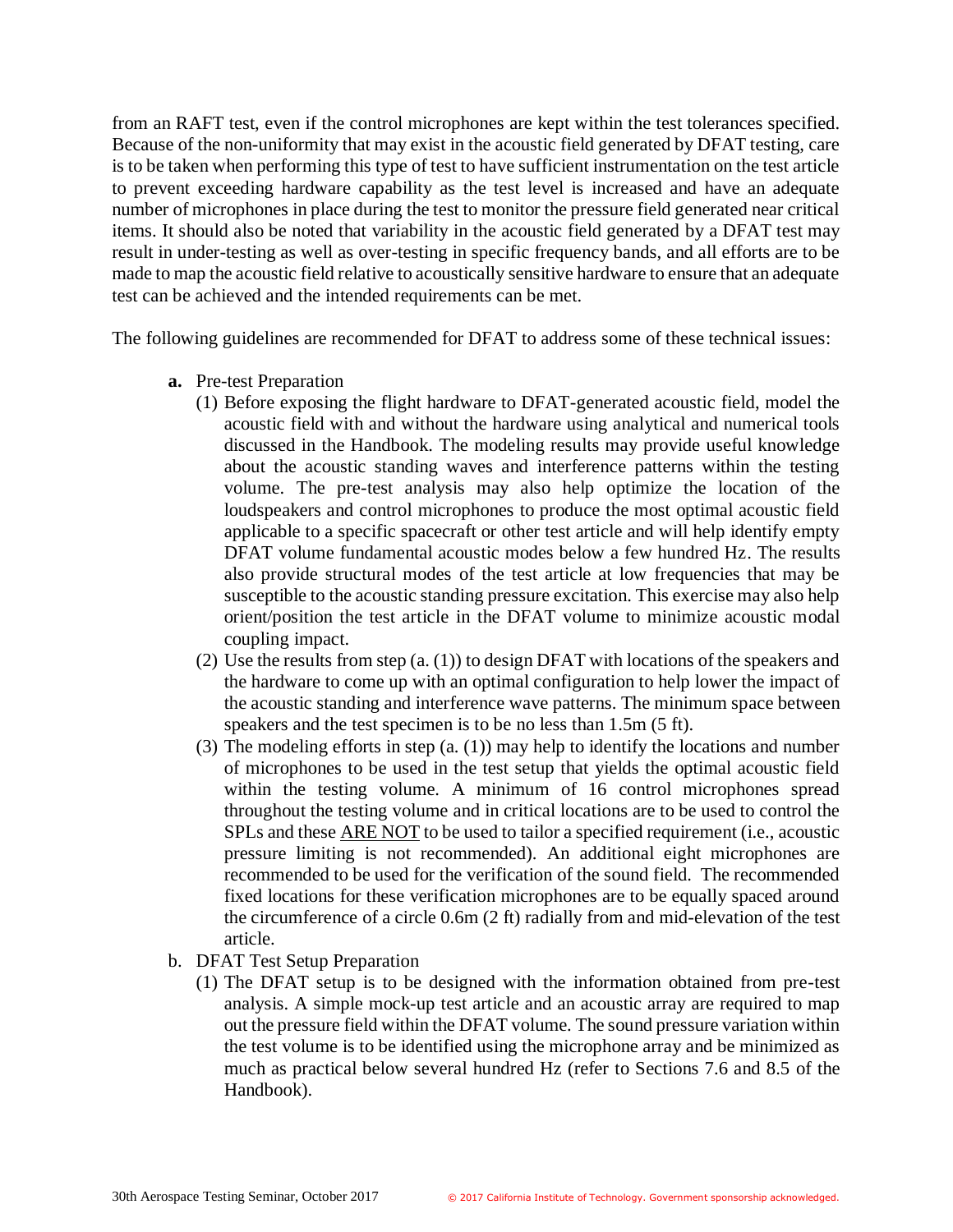- A. The microphones shall be positioned around the test hardware within the DFAT volume at sufficient distances from all surfaces to minimize absorption and reradiation effects. A distance from any surface of at least ¼ of the wavelength of the lowest frequency of interest is recommended.
- B. In facilities where this distance cannot be achieved, the microphones shall be located at least ¼ of wavelength from any acoustically responsive surfaces (5 ft) discussed above provides ~100 Hz lower frequency).
- (2) The acoustic field near the top of the speakers' stacks exposed to the room should be measured and characterized. Steps are required to produce more uniform acoustic field if acoustically responsive surfaces, such as reflectors and panels, are located near the top of the DFAT speakers stack. This is the region where the acoustic energy egresses from the test volume, and may result in a lower SPL. If the SPL is too low at the top of the stack, speakers may need to be placed overhead or tilted. Conversely, if there is a big reflecting surface or cavity above the test item, i.e., the facility ceiling, there may be a standing wave resulting in higher pressure at the top of the test item.
- (3) The SPLs from each control microphone are not to deviate by more than +/-3 dB from the specification input SPLs.
- (4) Perform an acoustic test with a mock up test article and thoroughly examine the structural/acoustic modal coupling at lower frequencies and acoustic field within the speaker circle.
- c. Flight Hardware Test Setup Preparation
	- (1) Once steps (b. (1)) to (b.(4)) are completed and reviewed by dynamics engineers, the testing may continue with flight hardware. Perform a low-level acoustic test with the hardware and thoroughly examine the structural/acoustic modal coupling at lower frequencies.
	- (2) Re-orient test hardware in the DFAT volume, if necessary, to minimize coupling effects; i.e., move sensitive components away from pressure nodes/velocity antinodes of the coupled frequencies. For example, the test item may need to be raised to minimize the impact of low-frequency pressure doubling near the floor of the DFAT volume.
	- (3) Examine low-level data (both sound pressure and acceleration/strain responses) by extrapolating to the full level (0 dB) acoustic level and proceed if no structural issues are anticipated due to coupling.
	- (4) For large test hardware, where re-orientation may not be possible, use additional instrumentation to better gauge the coupling issue.

In Section 8 of the Handbook attention was given to the DFAT test setup design and acoustic field characterizations using analytical models, acoustic standing waves and interference patterns, impact of acoustic standing waves on structural responses, speaker test layout design using FEM/BEM, and control and monitor microphones layout.

One of the important contributors to the non-uniform acoustic fields is related to the acoustic standing waves and interference patterns. It has been demonstrated that the structure and acoustic mode coupling can result in an un-anticipated overtest for some low mass to area structures like antennas, solar arrays, etc.<sup>1-3</sup> Recently, the reverberant chamber acoustic/structural coupling phenomenon was demonstrated by tailoring an aluminum panel to couple with two chamber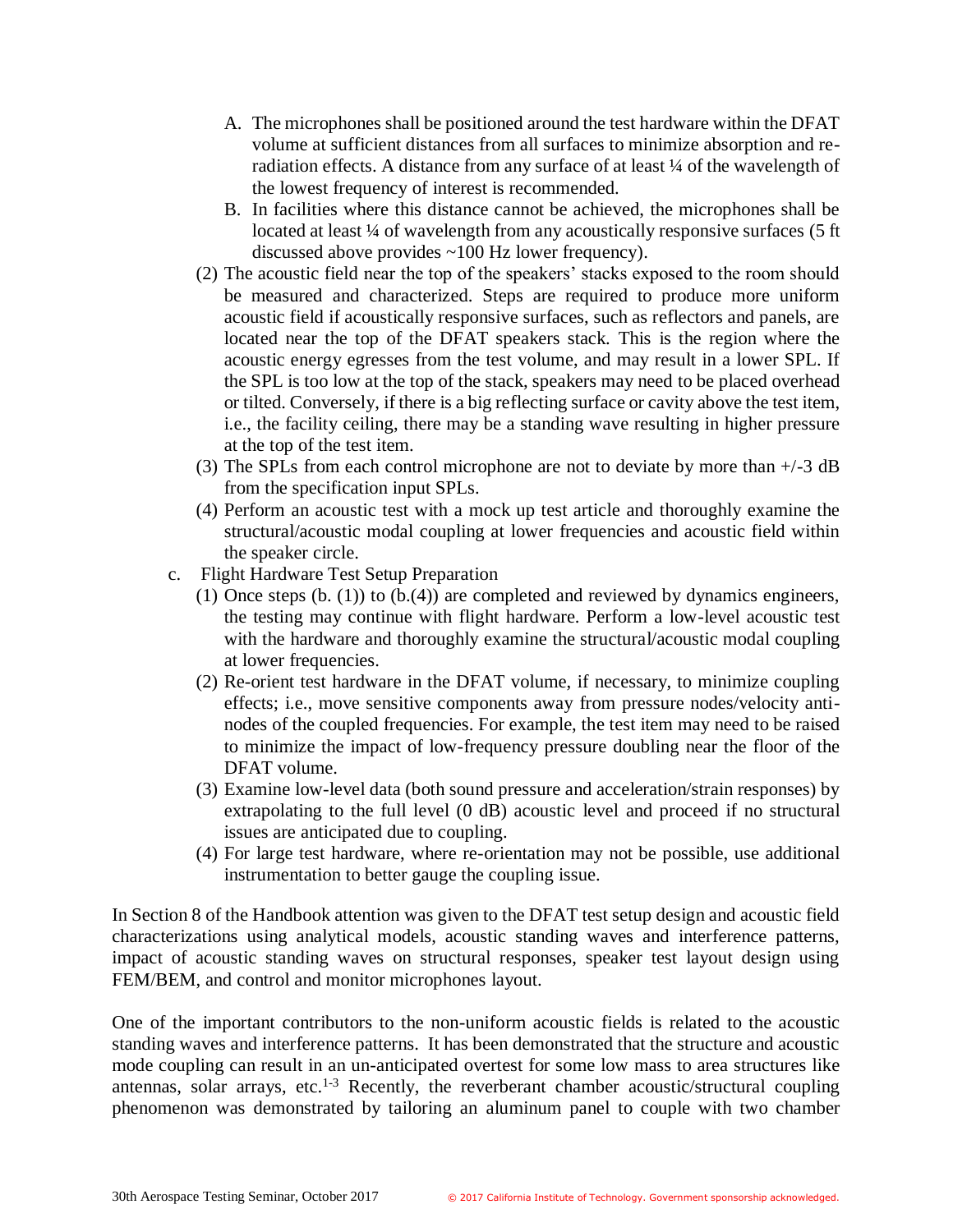modes. The results from this activity, as discussed in some detail by Kolaini and O'Connell<sup>2</sup> and Kolaini, Doty, and Chang<sup>3</sup>, convey an important finding related to the coupling phenomenon. The standing waves are prevalent in a DFAT setting and typical standing waves modes are in the frequency range where most spacecraft components have resonance frequencies and must addressed either through testing and/or analysis.

Another important topics discussed in the Handbook is to predict the spatial characteristics of the sound field generated by a DFAT test as it interacts with a given test article. The pre-test analysis will provide invaluable information for test planning. Perhaps the most suitable modeling tool for predicting sound-structure interaction is BEM analysis or a hybrid combination of BEM and FEM. Some progress has recently been made in the development of capabilities applicable to modeling DFAT testing using BEM method $8.9$ .

# **SUMMARY**

A new handbook on discussing standard practices for using the DFAT acoustic testing was completed by the author and was released by NASA headquarters in spring of 2015 as a guidance document. This handbook provides engineering information, lessons learned, possible options to address technical issues, classification of similar items, materials, or processes, interpretative direction and techniques, and any other type of guidance information that may help the NASA centers or its contractors in the design, construction, selection, management, support, or operation of systems, products, processes, or services.

A series of guidelines are provided in the handbook and are briefly discussed in this paper. The control microphone placement is critical to a successful DFAT test because of the known variance in the sound field. The inclusion of more control microphones randomly placed within the testing volume to obtain the control average is critical to narrow the spatial variations. Strong emphasize is given to pre-test preparation and modeling. The important phenomenon that may result in structural failure is the acoustic standing waves coupling with the structural modes. An assessment of such coupling is recommended to be performed through BEM/FEM analysis.

# **ACKNOWLEGEMENT**

The author would like to thank David Oberhettinger of the JAPL's Office of Chief Engineer and Paul Gill of the NASA's office standard for funding to prepare this handbook. This work was carried out at the Jet Propulsion Laboratory, California Institute of Technology, under a contract with the National Aeronautics and Space Administration.

# **REFERENCES**

- 1. A. R. Kolaini, "Impact of Acoustic Standing Waves on Structural Responses," Paper presented at the 28th Aerospace Testing Seminar, Los Angeles, CA, 2014.
- 2. A.R. Kolaini, M.R. O'Connell, and W.B. Tsoi (October 2009). *Acoustically Induced Vibration of Structures, Reverberant vs. Direct Acoustic Testing,*" Paper presented at the 25th Aerospace Testing Seminar, Los Angeles, CA.
- 3. A.R. Kolaini, B. Doty and Z. Chang, "*Reverberant Acoustic Testing and Direct Field Acoustic Testing: Acoustic Standing Waves and Their Impact on Structural Responses" June* 2012, SC&LC Dynamic Environments Workshop.